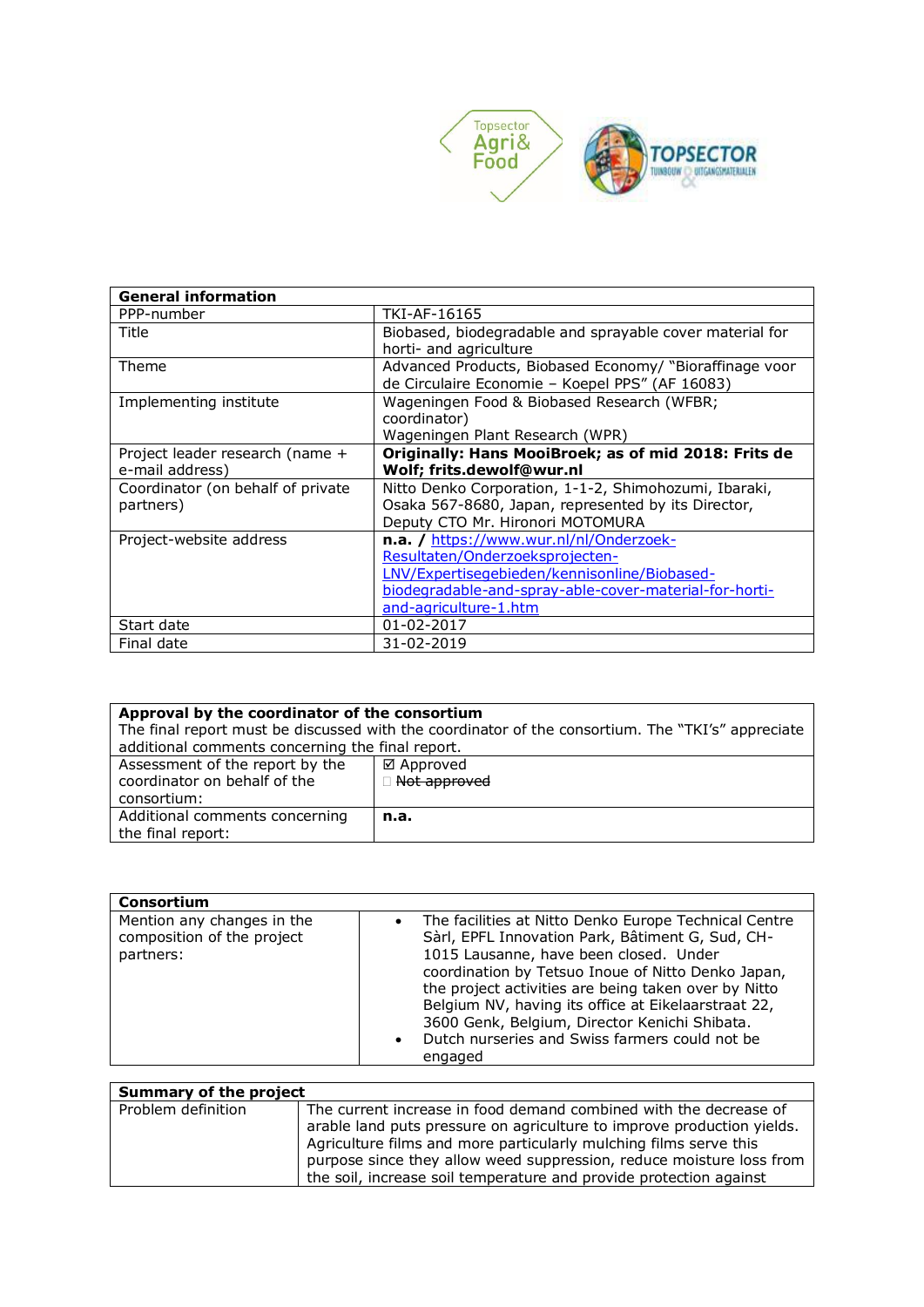|               | erosion. These combined advantages lead to a reduced necessity of<br>chemical weed control, a reduction of water consumption as well as<br>faster crop development, thus answering societal and farmer needs.<br>The major drawback, however, of most current commercial agriculture<br>films are the problems associated with their disposal. Non-degradable<br>polymers (such as the commonly used polyethylene), tend to<br>accumulate as plastic waste, creating a serious problem of plastic<br>waste management. Therefore concerns about pollution associated<br>with the use of non-renewable and non-degradable materials<br>combined with changing regulation, call for green material |
|---------------|--------------------------------------------------------------------------------------------------------------------------------------------------------------------------------------------------------------------------------------------------------------------------------------------------------------------------------------------------------------------------------------------------------------------------------------------------------------------------------------------------------------------------------------------------------------------------------------------------------------------------------------------------------------------------------------------------|
| Project goals | alternatives in the field of agricultural films.<br>Biobased and biodegradable mulching films are already known and<br>commercially available. However, both their performances, which are<br>still to be improved, and their too high price are hampering their<br>adoption. The project's objective was to develop a sprayable mulch<br>formulation to be used for weed control and acceleration of plant<br>growth. This liquid formulation should be able to form a polymer<br>network that is impenetrable for weeds but permeable for moisture<br>and is biodegradable with time in/on soil following EU standards<br>currently under development.                                         |

| <b>Results</b>                                            |                                                                                                                                                                                                                                                                                                                                                                                                                                                         |
|-----------------------------------------------------------|---------------------------------------------------------------------------------------------------------------------------------------------------------------------------------------------------------------------------------------------------------------------------------------------------------------------------------------------------------------------------------------------------------------------------------------------------------|
| Planned results in the<br>original project plan           | Methods to formulate a sprayable biopolymer dispersion composed of<br>lignin and PHA, which should form films upon drying, which film should<br>have the following properties:<br>sufficient water resistance,<br>sufficientl mechanical strength, so as to prevent perforation by<br>weeds<br>full biodegradability in-situ (i.e. on the land) within a reasonable<br>time window (e.g. several months)<br>a sufficiently low cost price of production |
| Achieved results                                          | methods to formulate sprayable dispersions with film-forming<br>$\bullet$<br>properties<br>as yet insufficient water resistance and strength of film<br>formulations                                                                                                                                                                                                                                                                                    |
| Explanation of<br>changes relative to<br>the project plan | Within the time span and budget of the project, it turned out to be hard<br>to realize formulations forming films with all required properties.<br>Significantly more research is needed. One of the industrial partners<br>started an effort to still realize an acceptable formulation.                                                                                                                                                               |

| What was the added value created by the project for:                                                         |                                                                                                                                                                                                                                                                                                                                |
|--------------------------------------------------------------------------------------------------------------|--------------------------------------------------------------------------------------------------------------------------------------------------------------------------------------------------------------------------------------------------------------------------------------------------------------------------------|
| Participating "Knowledge"<br>Institutes" (scientific, new<br>technologies, collaboration)                    | Insight into the possibilities for formulating sprayable, film-<br>forming biopolymer dispersiona                                                                                                                                                                                                                              |
| Participating private partners<br>(practical application of the<br>results, within which period of<br>time?) | Insight into the possibility of using lignin for the formulations of<br>the intended films (Metsä); insight into the possibilities for the<br>realization of lignin-containing film-forming sprayable<br>dispersions (Nitto); outlook to practical applications, may-be<br>based on partially chemosynthetic polymer mixtures. |
| Society (social, environment,<br>economy)                                                                    | Although, within the time-span & budget of the project,<br>sprayable film formations complying with the original criteria<br>were not yet realized, the project provided an outlook towards<br>future development of such formulations, which will then have<br>a beneficial environmental impact.                             |